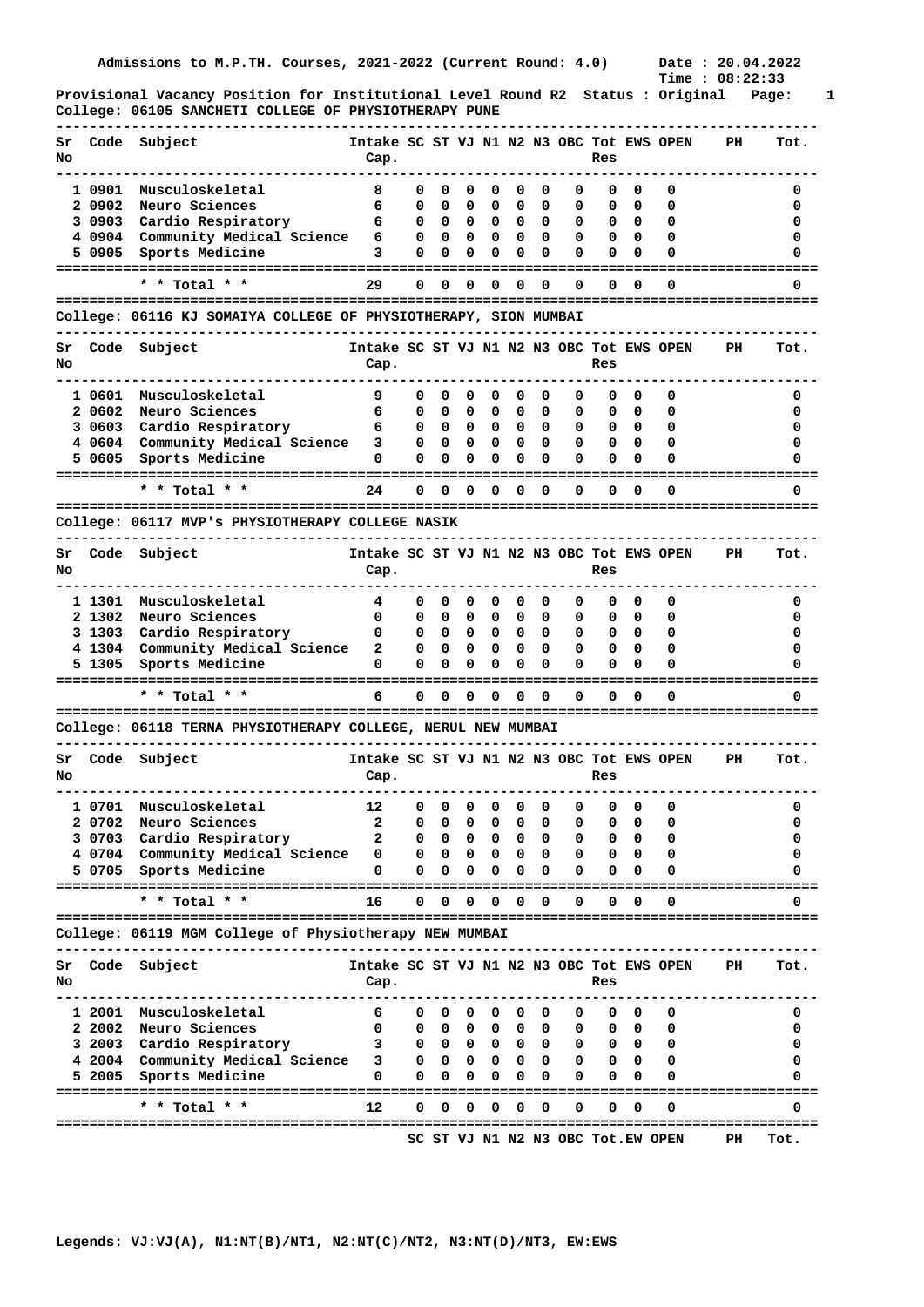**Provisional Vacancy Position for Institutional Level Round R2 Status : Original Page: 2 College: 06120 M. A. RANGOONWALA COLLEGE OF PT (MINORITY) PUNE** 

| Sr<br>No |                                                             | Code Subject                                           | Intake SC ST VJ N1 N2 N3 OBC Tot EWS OPEN<br>Cap. |              |              |                                 |        |          |            |                     | Res     |                          |                                   | PH. | Tot. |
|----------|-------------------------------------------------------------|--------------------------------------------------------|---------------------------------------------------|--------------|--------------|---------------------------------|--------|----------|------------|---------------------|---------|--------------------------|-----------------------------------|-----|------|
|          |                                                             |                                                        |                                                   |              |              |                                 |        |          |            |                     |         |                          |                                   |     |      |
|          | 1 1901                                                      | Musculoskeletal                                        | 2                                                 | 0            | 0            | 0                               | 0      | 0        | 0          | 0                   | 0       | 0                        | 0                                 |     | 0    |
|          | 2 1902                                                      | Neuro Sciences                                         | 0                                                 | 0            | 0            | 0                               | 0      | 0        | 0          | 0                   | 0       | 0                        | 0                                 |     | 0    |
|          | 3 1903                                                      | Cardio Respiratory                                     | 0                                                 | 0            | 0            | 0                               | 0      | 0        | 0          | 0                   | 0       | $\mathbf 0$              | 0                                 |     | 0    |
|          | 4 1904                                                      | Community Medical Science                              | 0                                                 | 0            | 0            | 0                               | 0      | 0        | 0          | 0                   | 0       | 0                        | 0                                 |     | 0    |
|          | 5 1905                                                      | Sports Medicine                                        | 0                                                 | $\Omega$     | 0            | 0                               | 0      | 0        | $\Omega$   | $\Omega$            | 0       | 0                        | 0                                 |     | Ω    |
|          |                                                             | * * Total * *                                          | 2                                                 | 0            | 0            | 0                               | 0      | 0        | 0          | ==============<br>0 | 0       | 0                        | 0                                 |     | 0    |
|          |                                                             | College: 06122 MODERN COLLEGE OF PHYSIOTHERAPY PUNE    |                                                   |              |              |                                 |        |          |            |                     |         |                          |                                   |     |      |
| Sr       | Code                                                        | Subject                                                | Intake SC ST VJ N1 N2 N3 OBC Tot EWS OPEN         |              |              |                                 |        |          |            |                     |         |                          |                                   | PH  | Tot. |
| No       |                                                             |                                                        | Cap.                                              |              |              |                                 |        |          |            |                     | Res     |                          |                                   |     |      |
|          |                                                             |                                                        |                                                   |              |              |                                 |        |          |            |                     |         |                          |                                   |     |      |
|          | 1 1101                                                      | Musculoskeletal                                        | 6                                                 | 0            | 0            | 0                               | 0      | 0        | 0          | 0                   | 0       | 0                        | 0                                 |     | 0    |
|          | 2 1102                                                      | Neuro Sciences                                         | 3                                                 | 0            | 0            | 0                               | 0      | 0        | 0          | 0                   | 0       | 0                        | 0                                 |     | 0    |
|          | 3 1103                                                      | Cardio Respiratory                                     | $\mathbf{2}$                                      | 0            | 0            | 0                               | 0      | 0        | 0          | 0                   | 0       | - 0                      | 0                                 |     | 0    |
|          | 4 1104                                                      | Community Medical Science                              | $\mathbf{2}$                                      | 0            | 0            | 0                               | 0      | 0        | 0          | 0                   | 0       | - 0                      | 0                                 |     | 0    |
|          | 5 1105                                                      | Sports Medicine                                        | 0                                                 | $\Omega$     | 0            | 0                               | 0      | 0        | $\Omega$   | $\Omega$            | 0       | 0                        | 0                                 |     | O    |
|          |                                                             |                                                        |                                                   |              |              |                                 |        |          |            |                     |         |                          |                                   |     |      |
|          |                                                             | * * Total * *                                          | 13                                                | 0            | 0            | 0                               | 0      | 0        | 0          | 0                   | 0       | 0                        | 0                                 |     | 0    |
|          | College: 06123 MIMER'S MEDICAL COLLEGEOF PHYSIOTHERAPY PUNE |                                                        |                                                   |              |              |                                 |        |          |            |                     |         |                          |                                   |     |      |
| Sr       | Code                                                        | Subject                                                | Intake SC ST VJ N1 N2 N3 OBC Tot EWS OPEN         |              |              |                                 |        |          |            |                     |         |                          |                                   | PH  | Tot. |
| No       |                                                             |                                                        | Cap.                                              |              |              |                                 |        |          |            |                     | Res     |                          |                                   |     |      |
|          | 1 1601                                                      | Musculoskeletal                                        | 6                                                 | 0            | 0            | 0                               | 0      | 0        | 0          | 0                   | 0       |                          |                                   |     |      |
|          |                                                             |                                                        |                                                   |              |              |                                 |        |          |            |                     |         | 0                        | 0                                 |     | 0    |
|          | 2 1602                                                      | Neuro Sciences                                         | 6                                                 | 0            | 0            | 0                               | 0      | 0        | 0          | 0                   | 0       | 0                        | 0                                 |     | O    |
|          | 3 1603                                                      | Cardio Respiratory                                     | 3                                                 | 0            | 0            | 0                               | 0      | 0        | 0          | 0                   | 0       | - 0                      | 0                                 |     | 0    |
|          | 4 1604                                                      | Community Medical Science                              | $\mathbf{2}$                                      | 0            | 0            | 0                               | 0      | $\Omega$ | 0          | 0                   | 0       | 0                        | 0                                 |     | Ω    |
|          | 5 1605                                                      | Sports Medicine                                        | 0                                                 | 0            | 0            | 0                               | 0      | 0        | 0          | 0                   | 0       | 0                        | O                                 |     |      |
|          |                                                             | * * Total * *                                          | 17                                                | 0            | 0            | 0                               | 0      | 0        | 0          | 0                   | 0       | 0                        | 0                                 |     | 0    |
|          |                                                             | College: 06124 SMT.KASHIBAI NAVALE COLLEGE OF PT PUNE  |                                                   |              |              |                                 |        |          |            |                     |         |                          |                                   |     |      |
|          |                                                             |                                                        | Intake SC ST VJ N1 N2 N3 OBC Tot EWS OPEN         |              |              |                                 |        |          |            |                     |         |                          |                                   |     |      |
| Sr       |                                                             | Code Subject                                           |                                                   |              |              |                                 |        |          |            |                     |         |                          |                                   | PH. | Tot. |
| No       |                                                             |                                                        | Cap.                                              |              |              |                                 |        |          |            |                     | Res     |                          |                                   |     |      |
|          |                                                             | 1 1001 Musculoskeletal                                 | $\mathbf{2}$                                      | 0            | 0            | 0                               | 0      | 0        | 0          | 0                   | 0       | 0                        | 0                                 |     | 0    |
|          |                                                             |                                                        |                                                   |              |              |                                 |        |          |            |                     |         |                          | 0                                 |     | 0    |
|          | 2 1002<br>3 1003                                            | Neuro Sciences<br>Cardio Respiratory                   | 4.<br>2                                           | 0<br>0       | 0<br>0       | 0<br>0                          | 0<br>0 | 0<br>0   | 0<br>0     | 0<br>0              | U.<br>0 | 0<br>0                   | 0                                 |     | 0    |
|          |                                                             | 4 1004 Community Medical Science                       | 2                                                 | $\mathbf{0}$ | 0            | $\mathbf{0}$                    | 0      | 0        | 0          | 0                   | 0       | $\overline{\phantom{a}}$ | 0                                 |     | 0    |
|          | 5 1005                                                      | Sports Medicine                                        | 0                                                 | 0            | 0            | 0                               | 0      | 0        | $\Omega$   | 0                   | 0       | 0                        |                                   |     | 0    |
|          |                                                             |                                                        |                                                   |              |              |                                 |        |          |            |                     |         |                          |                                   |     |      |
|          |                                                             | * * Total * *                                          | 10                                                | 0            | 0            | 0                               | 0      | 0        | 0          | 0                   | 0       | $\Omega$                 | 0                                 |     | 0    |
|          |                                                             | College: 06126 DR. V.V.P.F.'s COLLEGE OF PT AHMEDNAGAR |                                                   |              |              |                                 |        |          |            |                     |         |                          |                                   |     |      |
|          |                                                             |                                                        |                                                   |              |              |                                 |        |          |            |                     |         |                          |                                   |     |      |
| Sr<br>No | Code                                                        | Subject                                                | Intake SC ST VJ N1 N2 N3 OBC Tot EWS OPEN<br>Cap. |              |              |                                 |        |          |            |                     | Res     |                          |                                   | PH  | Tot. |
|          |                                                             |                                                        |                                                   |              |              |                                 |        |          |            |                     |         |                          |                                   |     |      |
|          | 1 1501                                                      | Musculoskeletal                                        | 3                                                 | 0            | 0            | 0                               | 0      | 0        | 0          | 0                   | 0       | $\mathbf{0}$             | 0                                 |     | 0    |
|          | 2 1502                                                      | Neuro Sciences                                         | 3                                                 | $\mathbf{0}$ |              | $0\quad 0\quad 0\quad$          |        |          | $0\quad 0$ | 0                   |         | $0\quad 0$               | 0                                 |     | 0    |
|          | 3 1503                                                      | Cardio Respiratory                                     | 3                                                 | $\mathbf{0}$ |              | $0\quad 0\quad 0\quad 0\quad 0$ |        |          |            | 0                   |         | $0\quad 0$               | 0                                 |     | 0    |
|          |                                                             | 4 1504 Community Medical Science                       | 3                                                 | $\mathbf{O}$ | $\mathbf{0}$ | $\mathbf{o}$                    | 0      | 0        | 0          | 0                   |         | $0\quad 0$               | 0                                 |     | 0    |
|          | 5 1505                                                      | Sports Medicine                                        | 0                                                 | 0            | 0            | 0                               | 0      | 0        | 0          | 0                   | 0       | 0                        | O                                 |     | 0    |
|          |                                                             |                                                        |                                                   |              |              |                                 |        |          |            |                     |         |                          |                                   |     |      |
|          |                                                             | * * Total * *                                          | 12                                                | 0            | 0            | 0                               | 0      | 0        | 0          | 0                   | 0       | 0                        | 0                                 |     | 0    |
|          |                                                             |                                                        |                                                   |              |              |                                 |        |          |            |                     |         |                          | SC ST VJ N1 N2 N3 OBC Tot.EW OPEN | PH  | Tot. |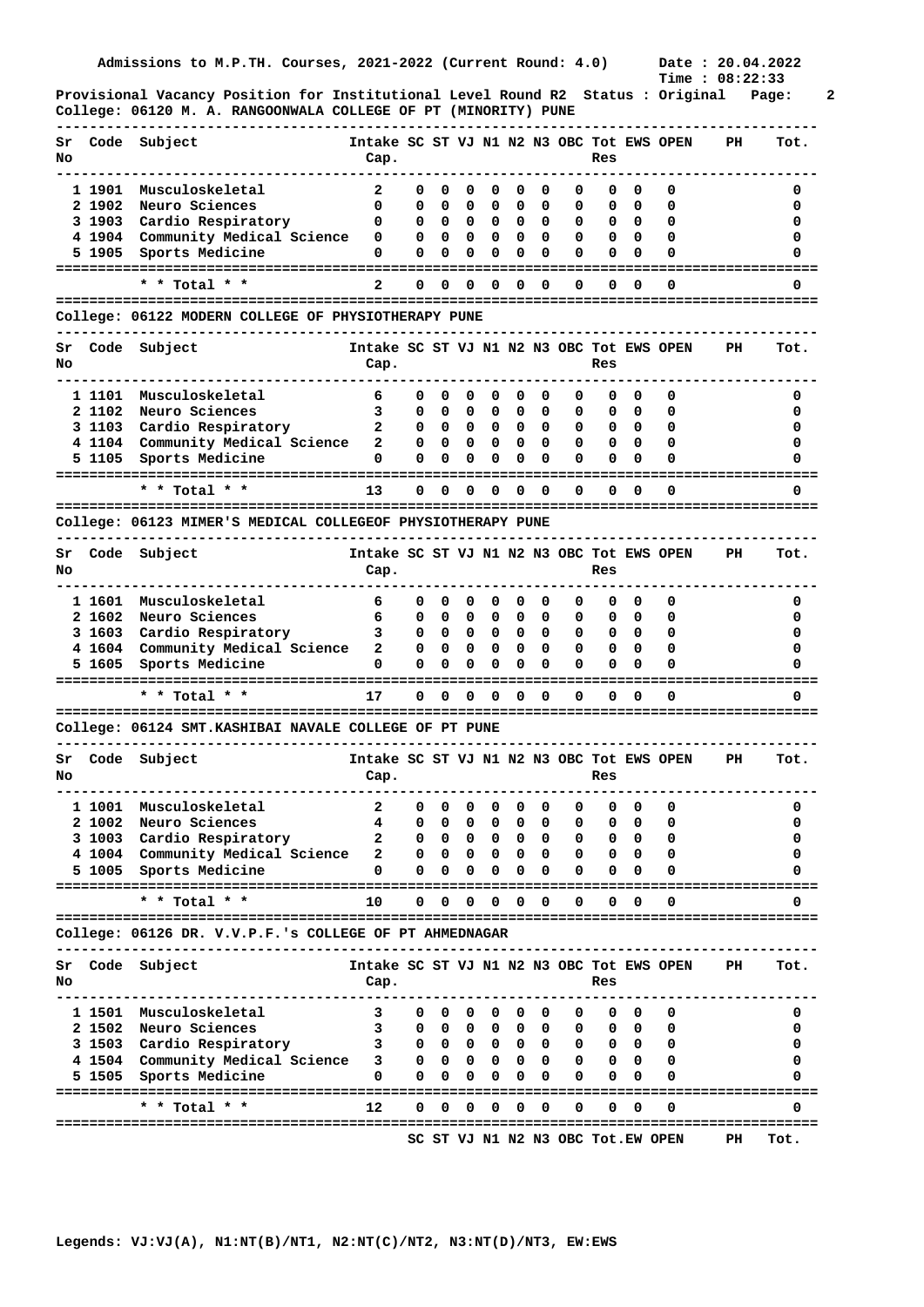**Provisional Vacancy Position for Institutional Level Round R2 Status : Original Page: 3 College: 06127 DR. ULHAS PATIL COLLEGE OF PT JALGAON** 

| Sr<br>No |                                                        | Code Subject                                                | Intake SC ST VJ N1 N2 N3 OBC Tot EWS OPEN<br>Cap. |                   |                   |                        |        |        |               |        | Res    |              |                                   | PH.                                  | Tot.   |
|----------|--------------------------------------------------------|-------------------------------------------------------------|---------------------------------------------------|-------------------|-------------------|------------------------|--------|--------|---------------|--------|--------|--------------|-----------------------------------|--------------------------------------|--------|
|          |                                                        |                                                             |                                                   |                   |                   |                        |        |        |               |        |        |              |                                   |                                      |        |
|          | 1 1701                                                 | Musculoskeletal                                             | 2                                                 | 0                 | 0                 | 0                      | 0      | 0      | 0             | 0      | 0      | 0            | 0                                 |                                      | 0      |
|          | 2 1702                                                 | Neuro Sciences                                              | $\mathbf{2}$                                      | 0                 | 0                 | 0                      | 0      | 0      | 0             | 0      | 0      | 0            | 0                                 |                                      | 0      |
|          | 3 1703                                                 | Cardio Respiratory                                          | 0                                                 | 0                 | 0                 | 0                      | 0      | 0      | 0             | 0      | 0      | $\mathbf{o}$ | 0                                 |                                      | 0      |
|          | 4 1704                                                 | Community Medical Science                                   | 0                                                 | 0                 | 0                 | 0                      | 0      | 0      | 0             | 0      | 0      | 0            | 0                                 |                                      | 0      |
|          | 5 1705                                                 | Sports Medicine                                             | 0                                                 | 0                 | 0                 | 0                      | 0      | 0      | $\Omega$      | 0      | 0      | 0            | 0                                 |                                      | Ω      |
|          |                                                        | * * Total * *                                               | 4                                                 | 0                 | 0                 | 0                      | 0      | 0      | $\Omega$      | 0      | 0      | 0            | 0                                 |                                      | 0      |
|          |                                                        | College: 06128 BRIJLAL JINDAL COLLEGE OF PHYSIOTHERAPY PUNE |                                                   |                   |                   |                        |        |        |               |        |        |              |                                   |                                      |        |
| Sr<br>No | Code                                                   | Subject                                                     | Intake SC ST VJ N1 N2 N3 OBC Tot EWS OPEN<br>Cap. |                   |                   |                        |        |        |               |        | Res    |              |                                   | PH                                   | Tot.   |
|          |                                                        |                                                             |                                                   |                   |                   |                        |        |        |               |        |        |              |                                   |                                      |        |
|          | 1 0801                                                 | Musculoskeletal                                             | $\mathbf{2}$                                      | 0                 | 0                 | 0                      | 0      | 0      | 0             | 0      | 0      | 0            | 0                                 |                                      | 0      |
|          | 2 0802                                                 | Neuro Sciences                                              | 6                                                 | 0                 | 0                 | 0                      | 0      | 0      | 0             | 0      | 0      | 0            | 0                                 |                                      | 0      |
|          | 3 0803                                                 | Cardio Respiratory                                          | 6                                                 | 0                 | 0                 | 0                      | 0      | 0      | 0             | 0      | 0      | - 0          | 0                                 |                                      | 0      |
|          | 4 0804                                                 | Community Medical Science                                   | 3                                                 | 0                 | 0                 | 0                      | 0      | 0      | 0             | 0      | 0      | - 0          | 0                                 |                                      | 0      |
|          | 5 0805                                                 | Sports Medicine                                             | 0                                                 | $\Omega$          | 0                 | 0                      | 0      | 0      | $\Omega$      | 0      | 0      | 0            | 0                                 |                                      | O      |
|          |                                                        | * * Total * *                                               | 17                                                | 0                 | 0                 | 0                      | 0      | 0      | 0             | 0      | 0      | 0            | 0                                 |                                      | 0      |
|          |                                                        |                                                             |                                                   |                   |                   |                        |        |        |               |        |        |              |                                   |                                      |        |
|          | College: 06129 CHAITANYA COLLEGE OF PHYSIOTHERAPY PUNE |                                                             |                                                   |                   |                   |                        |        |        |               |        |        |              |                                   |                                      |        |
| Sr<br>No | Code                                                   | Subject                                                     | Intake SC ST VJ N1 N2 N3 OBC Tot EWS OPEN<br>Cap. |                   |                   |                        |        |        |               |        | Res    |              |                                   | PH                                   | Tot.   |
|          | 1 1201                                                 | Musculoskeletal                                             | 6                                                 | 0                 | 0                 | 0                      | 0      | 0      | 0             | 0      | 0      | 0            | 2                                 |                                      | 2      |
|          | 2 1202                                                 | Neuro Sciences                                              | 9                                                 | 1                 | 0                 | 0                      | 0      | 0      | 0             | 0      | ı      | 1            | з                                 |                                      | 5      |
|          | 3 1203                                                 | Cardio Respiratory                                          | 3                                                 | 0                 | 0                 | 0                      | 0      | 0      | 0             | 0      | 0      | - 0          | 0                                 |                                      | 0      |
|          | 4 1204                                                 | Community Medical Science                                   | 3                                                 | 0                 | 0                 | 0                      | 0      | 0      | 0             | 0      | 0      | 0            | 0                                 |                                      | 0      |
|          | 5 1205                                                 | Sports Medicine                                             | 0                                                 | 0                 | 0                 | 0                      | 0      | 0      | 0             | 0      | 0      | 0            | O                                 |                                      |        |
|          |                                                        |                                                             |                                                   |                   |                   |                        |        |        |               |        |        |              |                                   |                                      |        |
|          |                                                        | * * Total * *                                               | 21                                                | 1                 | 0                 | 0                      | 0      | 0      | 0             | 0      | 1      | 1            | 5                                 | ------------------------------------ | 7      |
|          |                                                        | College: 06133 DPO'S NETT COLLEGE OF PHYSIOTHERAPY THANE    |                                                   |                   |                   |                        |        |        |               |        |        |              |                                   |                                      |        |
| Sr<br>No |                                                        | Code Subject                                                | Intake SC ST VJ N1 N2 N3 OBC Tot EWS OPEN<br>Cap. |                   |                   |                        |        |        |               |        | Res    |              |                                   | PH.                                  | Tot.   |
|          |                                                        |                                                             |                                                   |                   |                   |                        |        |        |               |        |        |              |                                   |                                      |        |
|          | 1 2101                                                 | Musculoskeletal                                             | 6                                                 | 0                 | 0                 | 0                      | 0      | 0      | 0             | 0      | 0      | 0            | 0                                 |                                      | 0      |
|          | 2 2102                                                 | Neuro Sciences                                              | 0                                                 | 0                 | 0                 | 0                      | 0      | 0      | 0             | 0      | 0      | 0            | 0                                 |                                      | 0      |
|          | 3 2103                                                 | Cardio Respiratory                                          | 3                                                 | 1                 | 0                 | 0                      | 0      | 0      | 0             | 0      | ı      | 0            | 0                                 |                                      | 1      |
|          | 5 2105                                                 | 4 2104 Community Medical Science<br>Sports Medicine         | 0<br>0                                            | $\mathbf{0}$<br>0 | $\mathbf{0}$<br>0 | $\mathbf{0}$<br>0      | 0<br>0 | 0<br>0 | 0<br>$\Omega$ | 0<br>0 | 0<br>0 | - 0<br>0     | 0<br>Ω                            |                                      | 0<br>0 |
|          |                                                        | * * Total * *                                               | 9                                                 | 1                 | 0                 | 0                      | 0      | 0      | 0             | 0      | 1      | 0            | 0                                 |                                      | 1      |
|          |                                                        |                                                             |                                                   |                   |                   |                        |        |        |               |        |        |              |                                   |                                      |        |
|          |                                                        | College: 06210 VSPM's COLLEGE OF PHYSIOTHERAPY NAGPUR       |                                                   |                   |                   |                        |        |        |               |        |        |              |                                   |                                      |        |
| Sr       | Code                                                   | Subject                                                     | Intake SC ST VJ N1 N2 N3 OBC Tot EWS OPEN         |                   |                   |                        |        |        |               |        |        |              |                                   | PH                                   | Tot.   |
| No       |                                                        |                                                             | Cap.                                              |                   |                   |                        |        |        |               |        | Res    |              |                                   |                                      |        |
|          |                                                        |                                                             |                                                   |                   |                   |                        |        |        |               |        |        |              |                                   |                                      |        |
|          | 1 1401                                                 | Musculoskeletal                                             | 6                                                 | 0                 | 0                 | 0                      | 0      | 0      | 0             | 0      | 0      | $\mathbf{0}$ | 0                                 |                                      | 0      |
|          | 2 1402                                                 | Neuro Sciences                                              | 9                                                 | 0                 |                   | $0\quad 0\quad 0\quad$ |        |        | $0\quad 0$    | 0      |        | $0\quad 0$   | 0                                 |                                      | 0      |
|          | 3 1403                                                 | Cardio Respiratory                                          | 4                                                 | 0                 |                   | $0\quad 0\quad 0$      |        |        | $0\quad 0$    | 0      |        | $0\quad 0$   | 0                                 |                                      | 0      |
|          |                                                        | 4 1404 Community Medical Science                            | 2                                                 | $\mathbf{o}$      | $\mathbf{0}$      | $\mathbf{o}$           | 0      | 0      | 0             | 0      |        | $0\quad 0$   | 0                                 |                                      | 0      |
|          | 5 1405                                                 | Sports Medicine                                             | 0                                                 | 0                 | 0                 | 0                      | 0      | 0      | 0             | 0      | 0      | 0            | O                                 |                                      | 0      |
|          |                                                        | * * Total * *                                               | 21                                                | 0                 | 0                 | 0                      | 0      | 0      | 0             | 0      | 0      | 0            | 0                                 |                                      | 0      |
|          |                                                        |                                                             |                                                   |                   |                   |                        |        |        |               |        |        |              |                                   |                                      |        |
|          |                                                        |                                                             |                                                   |                   |                   |                        |        |        |               |        |        |              | SC ST VJ N1 N2 N3 OBC Tot.EW OPEN | PH                                   | Tot.   |